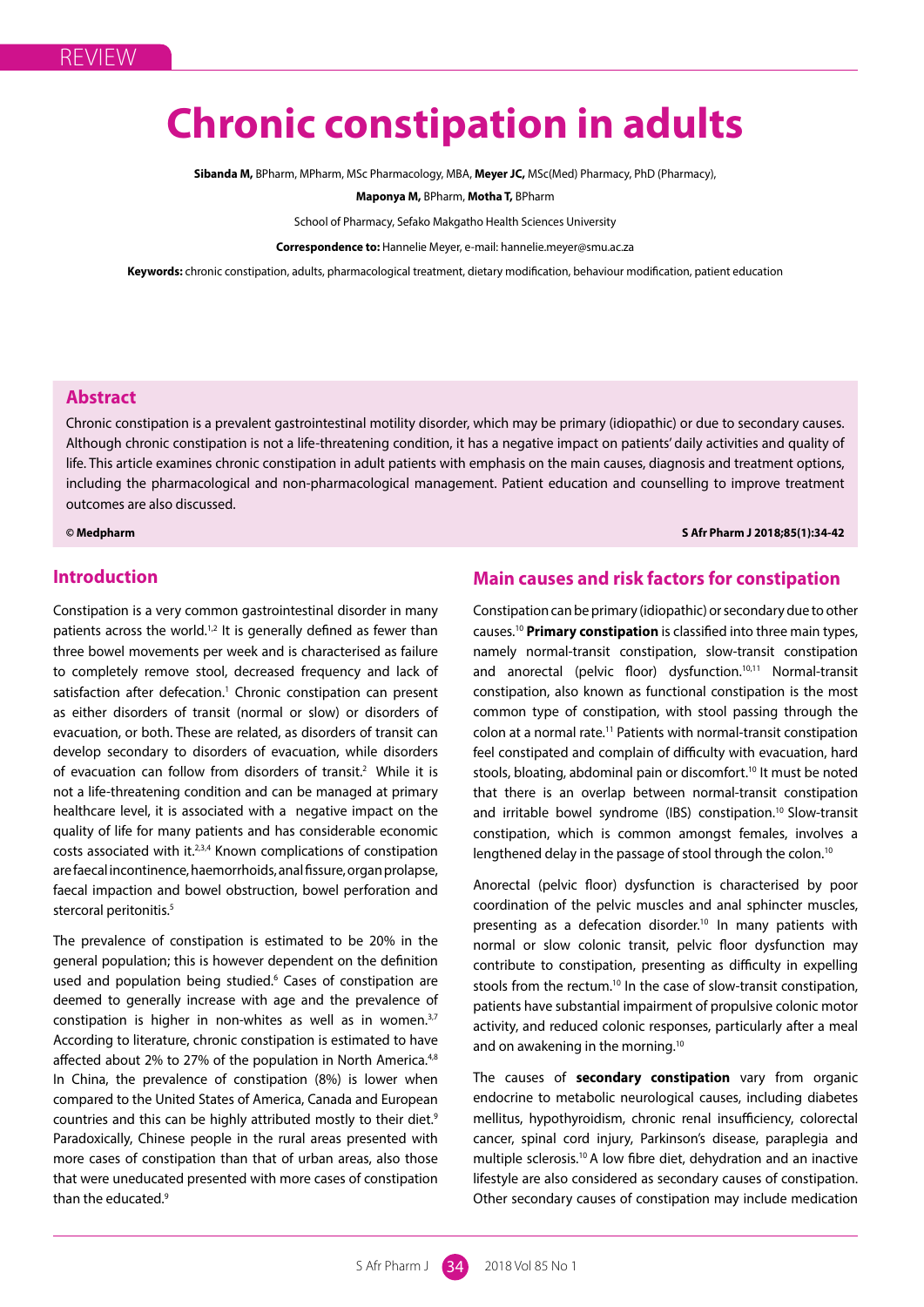and anorectal problems such as anal fissure and inflammatory bowel disease.10

There are a number of factors reported to be associated with constipation, however these associations do not necessarily indicate causation.12 Risk factors for constipation vary from lack of physical activity, which is associated with a two-fold increased risk of constipation, to stressful life events and depression, physical abuse and sexual abuse, use of medication, lower socio-economic status and lower education.<sup>2,3,12</sup> Advanced age, poor food intake with low dietary fibre and poor fluid intake are common predisposing factors to constipation. However, a lack of fluid intake may play a greater role in the development of faecal impaction, rather than constipation.<sup> $7,11$ </sup> Female sex is another risk factor as there is evidence of a higher incidence of self-reported constipation in women. $2$  Table I shows examples of medicines commonly known to be associated with secondary constipation.

| Table I. Classes of drugs commonly associated with constipation <sup>3,6</sup>                                                                               |                                                                                                 |
|--------------------------------------------------------------------------------------------------------------------------------------------------------------|-------------------------------------------------------------------------------------------------|
| <b>Pharmacological class</b>                                                                                                                                 | <b>Examples</b>                                                                                 |
| 5HT <sub>3</sub> receptor antagonists                                                                                                                        | Ondansetron                                                                                     |
| <b>Analgesics</b><br>Opiates<br>Nonsteroidal anti-inflammatory drugs                                                                                         | Morphine<br>Ibuprofen                                                                           |
| <b>Anticholinergic agents</b><br>Tricyclic antidepressants<br>Antipsychotics<br>Antihistamine<br>Antispasmodics<br>Antiparkinsonian drugs                    | Belladona<br>Amitriptyline<br>Chlorpromazine<br>Diphenhydramine<br>Dicyclomine<br>Benztropine   |
| Sympathomimetics<br>Beta-adrenergic receptor agonists                                                                                                        | Ephedrine, terbutaline                                                                          |
| <b>Anticonvulsants</b>                                                                                                                                       | Carbamazepine                                                                                   |
| <b>Antihypertensives</b><br>Calcium channel blockers<br><b>Diuretics</b><br>Centrally acting alpha-agonist<br>Antiarrhythmic<br>Beta-adrenoceptor antagonist | Verapamil, nifedipine<br>Furosemide<br>Clonidine<br>Amiodarone<br>Atenolol                      |
| <b>Cation-containing agents</b><br>Aluminium<br>Calcium<br>Iron supplements<br><b>Bismuth</b><br>Lithium salts                                               | Antacids, sucralfate<br>Antacids, supplements<br>Ferrous sulphate<br>Antacids<br>Antipsychotics |
| <b>Chemotherapy agents</b><br>Vinca alkaloids<br>Alkylating agents<br><b>Miscellaneous compounds</b>                                                         | Vincristine<br>Cyclosphosphamide<br>Barium sulphate                                             |
|                                                                                                                                                              | Oral contraceptives                                                                             |

# **Diagnosis of constipation**

The Rome III criteria classification system (Box I) is a widely recognised tool, used for the diagnosis of chronic constipation, using standardised symptom based criteria.<sup>13</sup> The tool relies on organs where the symptoms are presumably produced.<sup>10,13</sup>

#### **Box I.** Rome III criteria classification system for chronic constipation<sup>10,13</sup>

#### *Criteria fulfilled for the last 3 months and symptoms onset at least 6 months prior to diagnosis*

- Presence of ≥ 2 of the following symptoms:
	- Lumpy or hard stools in ≥ 25% of defecations
	- Straining during ≥ 25% of defecations
	- Sensation of incomplete evacuation for  $\geq 25\%$  of defecations
	- Sensation of anorectal obstruction/blockage for ≥ 25% of defecations
	- Manual manoeuvres to facilitate ≥ 25% of defecations (digital
	- manipulation, pelvic floor support)
	- < 3 evacuations per week
- Loose stools rarely present without the use of laxatives
- Insufficient criteria for irritable bowel syndrome

In addition to the Rome III criteria, the Bristol Stool Form Scale (BSFS) is a useful visual aid designed to assist in the evaluation of patients with constipation (Box II).4,10 This tool is particularly useful in patients with self-reported constipation as it uses visual descriptors to illustrate common stool forms and regularity on a 7-point scale.<sup>10</sup> Box II shows that constipation is indicated by Types 1 and 2 stool descriptions, Types 3 and 4 are considered normal, being easy to defecate with no excess liquid, while Types 5, 6 and 7 represent diarrhoea.<sup>4</sup> The form of stool is dependent on the time the stool spends in the colon, making the BSFS a reliable transit time indicator.<sup>10</sup> Type 1 stool indicates the longest time spent in the colon while the least time spent in the colon is represented by Type 7 stool.<sup>10</sup>

|                         | <b>Box II.</b> Use of the Bristol Stool Form Scale in the diagnosis of<br>constipation <sup>4,10</sup> |              |                                                      |              |  |  |
|-------------------------|--------------------------------------------------------------------------------------------------------|--------------|------------------------------------------------------|--------------|--|--|
| <b>Transit</b><br>time  |                                                                                                        | <b>Type</b>  | <b>Description of stool</b>                          |              |  |  |
| Longest                 |                                                                                                        | 1            | Separate hard lumps like nuts<br>(difficult to pass) |              |  |  |
|                         |                                                                                                        |              |                                                      | Constipation |  |  |
|                         |                                                                                                        | $\mathbf{2}$ | Sausage shaped but lumpy                             |              |  |  |
|                         |                                                                                                        |              |                                                      |              |  |  |
|                         |                                                                                                        | 3            | Like a sausage but with cracks on its<br>surface     | Normal       |  |  |
|                         |                                                                                                        |              |                                                      |              |  |  |
| Time spent in the colon |                                                                                                        | 4            | Like a sausage or snake, smooth<br>and soft          |              |  |  |
|                         |                                                                                                        |              |                                                      |              |  |  |
|                         |                                                                                                        | 5            | Soft bobs with clear-cut edges<br>(passed easily)    |              |  |  |
|                         |                                                                                                        |              |                                                      |              |  |  |
|                         |                                                                                                        | 6            | Fluffy pieces with ragged edges,<br>a mushy stool    | Diarrhoea    |  |  |
|                         |                                                                                                        |              |                                                      |              |  |  |
| Least                   |                                                                                                        |              | Watery, no solid pieces, entirely liquid             |              |  |  |

Additional tests for constipation include blood tests, imaging tests and functional tests. Blood tests have shown inefficiency in the diagnosis of constipation, however blood tests may be indicated for hospital in-patients whose medical history leads to a condition that could be causing the constipation.<sup>14</sup> Barium imaging tests such as colonoscopies and barium enemas are used as diagnostic tools of constipation. A colonoscopy is recommended for patients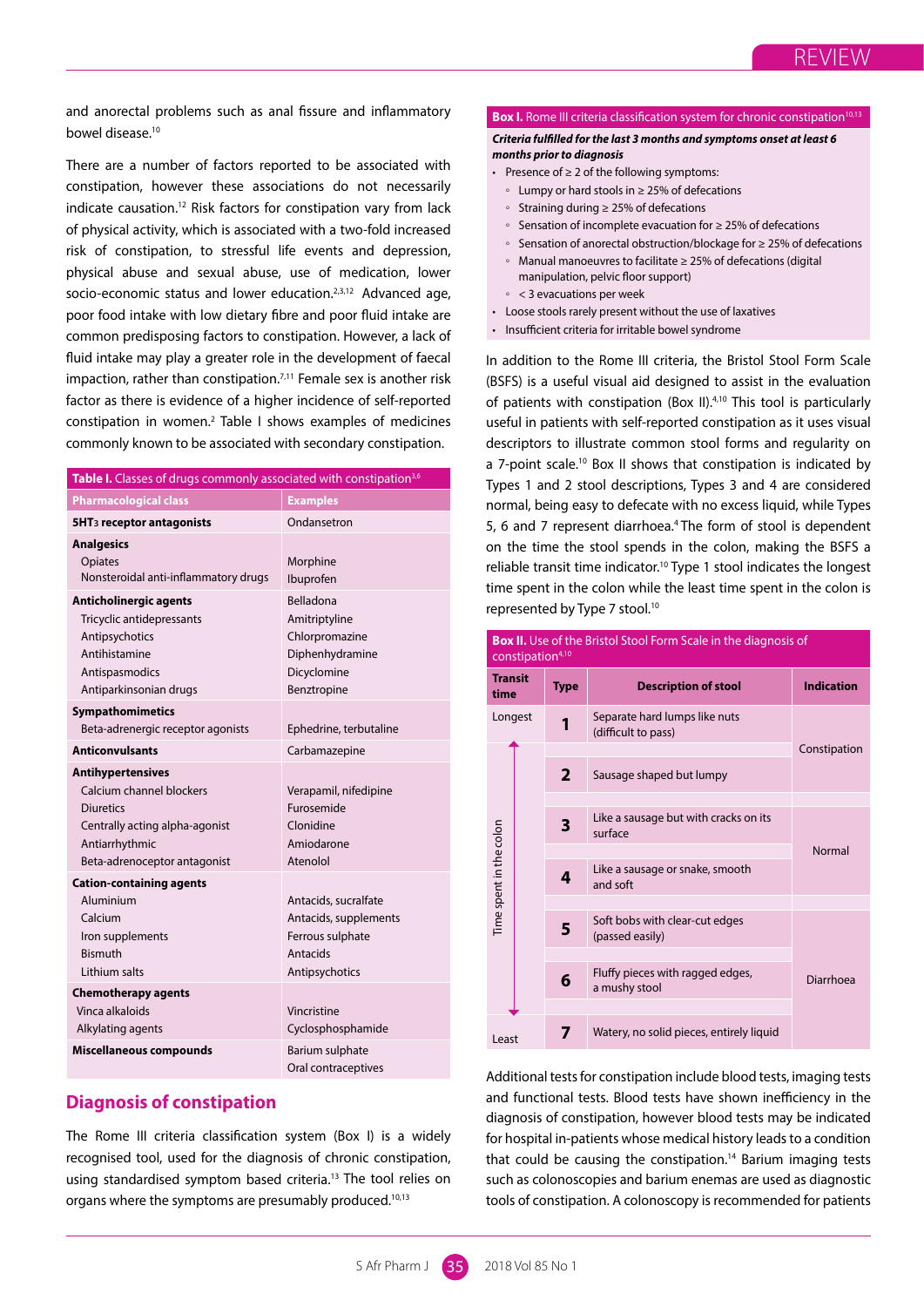

Figure 1. Flow diagram for the diagnosis and management of chronic constipation<sup>5,10,17</sup>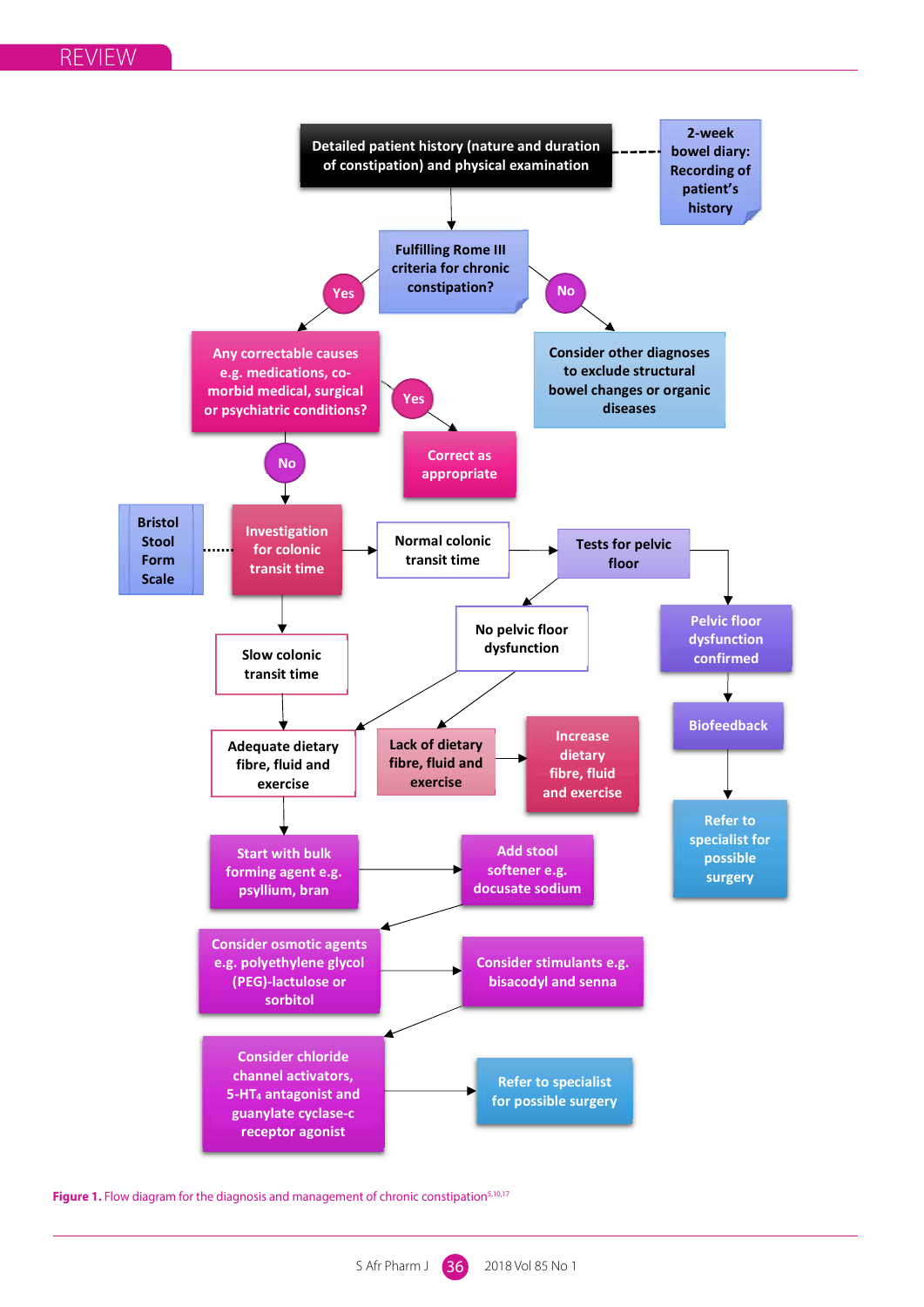not responding to treatment and patients who are 50 years old, or if younger, those patients with a family history of colorectal cancer.14 Routine extensive and physiological testing are however not recommended for the diagnosis of chronic constipation.10

A detailed patient history and physical examination are the first evaluations needed for a patient with chronic constipation.<sup>4</sup> A comprehensive record of the patient's history will require the nature and duration of the constipation, to distinguish chronic from transient constipation, as well as the temporal relationship between starting a new drug and the onset of constipation. A two-week bowel diary is efficient in the recording of the patient's history, as it rules out misconceptions of constipation.<sup>4</sup> Secondary constipation, which is a result of other factors, should be identified and managed accordingly.13 Older adults, who experience constipation not linked to a definable cause of constipation, will need an evaluation to exclude structural bowel changes or organic diseases.4

# **Management of constipation**

The choice of treatment for chronic idiopathic constipation is determined by a number of factors including efficacy, safety, convenience, costs, and clinical response. Patient education is normally the first step in the management of constipation.15,16 Management of chronic constipation should ideally follow a therapeutic trial of traditional approaches (such as dietary fibre supplementation and bulk forming agents, osmotic laxatives, stimulant laxatives), which are effective, safe, and generally inexpensive, before newer agents (pharmabiotics, serotonin 5-HT4 receptor agonists, guanylate cyclase agonists, chloride channel activators, bile acid transporter inhibitors) are considered.<sup>3</sup>

It is important to understand the underlying causes of chronic constipation, in order to be able to identify the most appropriate treatment option.6,10 Hence, it is necessary to distinguish between normal-transit constipation, slow-transit constipation and pelvic floor dysfunction (PFD).<sup>10</sup> Certain medicines may cause constipation as a side-effect.17 In such cases of drug-induced constipation, consider substituting the drug with a similar agent, less likely to cause constipation.<sup>17</sup>

Figure 1 shows a flow diagram for the diagnosis and management of chronic constipation.5,10,17

# **Non-pharmacological management**

Non-pharmacological treatment modalities, especially dietary changes and behaviour modification, are usually considered the first step in the treatment of chronic constipation. Other nonpharmacological management approaches such as surgery are specialised and only appropriate for specific patients.

# *Dietary changes*

Fibre is traditionally considered the first-line treatment for constipation. Fibre is however less effective in patients with slowtransit constipation or defecatory disorders, than in those with

normal-transit constipation.<sup>1</sup> Fibre is available in natural foods such as cereal, citrus fruits, legumes and wheat bran. Dietary fibres are resistant to hydrolysis by enzymes in the small intestine, hence passing unabsorbed to the colon, where they retain water, add bulk to stools, and subsequently alleviate symptoms of constipation.16 The sugar components (sorbitol and fructose) in fruit such as apples, peaches, pears, cherries, raisins, grapes, and nuts may also be beneficial for constipation.16 Previous evidence has shown that prunes are effective in improving spontaneous bowel movement and stool consistency.16

Fibre is also available in a variety of supplements, which is a low-cost, safe and easy to use option, to improve constipation symptoms.<sup>16</sup> Evidence suggests that soluble fibre e.g. psyllium or ispaghula, but not insoluble dietary fibre e.g. wheat bran supplements, improve bowel symptoms in chronic constipation.<sup>12</sup> However, if the two are taken simultaneously, as a first step in treating patients with chronic constipation, especially at primary care level, the potential therapeutic benefits, low cost, safety profile, and other potential health benefits of dietary fibre justify their use.<sup>12</sup>

One of the side-effects of dietary fibre is that it produces gas, which can cause abdominal discomfort, distention and flatulence.12,16,17 Patients should therefore be warned of this, especially those with slow-transit constipation. These symptoms normally decrease after several days of therapy.<sup>12</sup> Symptoms can also be reduced by starting with small amounts of fibre and slowly increasing intake.16 Fibre supplementation should be avoided in patients with colonic dilation.2

Although chronic constipation is associated with a low intake of dietary fibre and fluid, there are some myths around this topic.<sup>17,18</sup> Hence, chronic constipation should not be assumed to be caused by a diet poor in fibre.<sup>18</sup> While dietary changes such as a fibrerich diet may improve the frequency of stools and decrease the need to take laxatives amongst some patients,<sup>2</sup> symptoms of constipation may worsen amongst patients with more severe constipation.18 The positive effects of dietary fibre are enhanced by water intake of at least two litres per day.<sup>16</sup> There is however no evidence that constipation can be treated by increasing fluid intake, unless there is evidence that the patient is dehydrated.19 Dietary changes in chronic constipation are recommended to include a high-fibre diet including 20–35 grams of fibre per day, and fluid supplementation of up to 1.5-2.0 L/day.<sup>2,16</sup>

In elderly patients, there is no evidence that dietary and lifestyle measures are effective for the treatment of constipation. In these patients, a combination of fibre supplements and simple osmotic laxatives is usually an adequate approach for constipation.<sup>2</sup>

# *Behaviour modification*

### *Habit and bowel training*

Success with habit training in children with severe constipation suggests that this approach can also be used in adults, especially in patients with dementia, neurogenic constipation, or those with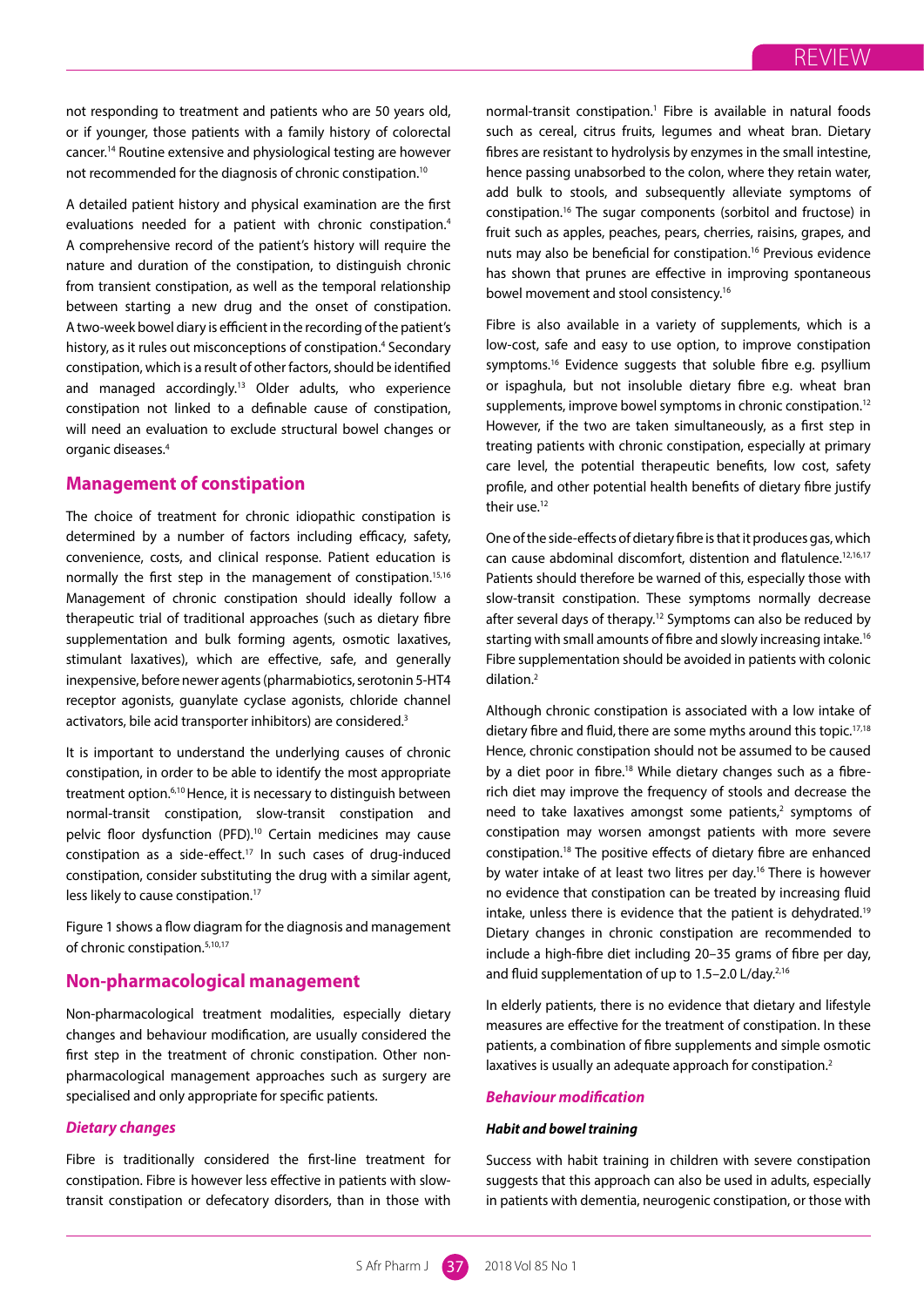physical impairments.16 Bowel movement is most active following a meal, hence stools will pass more readily at this time.<sup>15</sup> The body's signal to have a bowel movement should not be ignored, as this will result in weaker future signals.<sup>15</sup> Consuming a caffeinecontaining beverage in the morning may also help with bowel movement.15

# *Physical activity*

Moderate physical activity of 30–60 minutes per day, is beneficial for patients with chronic idiopathic constipation, as constipation is strongly associated with immobility.12,17 With physical activity, colorectal motility is stimulated, thereby reducing colonic transit time and improving stool consistency.<sup>17</sup> Mild physical activity also helps to reduce bloating as it increases intestinal gas clearance.<sup>12</sup>

#### *Biofeedback and pelvic floor retraining*

Biofeedback is a behaviour modification technique, aimed at restoring a normal pattern of defecation, which might be beneficial for patients with chronic constipation.<sup>16,17,19</sup> Computer equipment or a rectal balloon is used to show these patients how to coordinate and properly use the pelvic floor muscles and anal sphincter, which control bowel movements during defecation.<sup>19</sup> Patients are trained to relax their pelvic floor muscles during straining and to correlate relaxation and pushing to achieve defecation.12 Evidence about the effectiveness and benefits of biofeedback and relaxation training is still limited, though it has been quite successful. Biofeedback is an alternative option for patients to the use of laxatives and it also does not have the risk of side-effects, as with laxatives.<sup>12,19</sup> Biofeedback however does not appear to benefit patients with slow-transit constipation without dyssynergic defecation.16

#### *Other approaches*

# *Surgery*

Surgical repair of rectoceles and rectal intussusceptions may not relieve symptoms of difficult defecation.<sup>16</sup> Surgery should only be considered as an option in rare cases when patients have severe, intractable, slow-transit constipation, once all other nonsurgical measures have failed and the symptoms of constipation compromise quality of life and normal daily activities. Such patients should be referred to a specialist for evaluation.<sup>3,16</sup>

#### *Acupuncture*

Data on the use of acupuncture as a treatment modality for chronic constipation is still very scarce, requiring additional research before it could be recommended.16

# **Pharmacological management**

The goal of constipation therapy is to restore normal bowel function and relieve constipation related symptoms and subsequently an improvement in quality of life. Selection of treatment options for chronic constipation depends on the underlying physiological cause and needs to consider the safety,

efficacy and cost-effectiveness, particularly in long-term use.<sup>3</sup> In addition, treatment may need to be personalised to a patient's medical history including co-morbidities, concurrent medications, tolerance to various agents and overall clinical status.<sup>2,3,20</sup> In vulnerable patients such as the elderly and those with physical or mental impairments, it is important to consider other factors that impact constipation such as dehydration and dementia among other factors, prior to initiating a specific therapy.19

Pharmacological therapy aims to relieve constipation by softening stool and/or artificially or indirectly stimulating colon motility through one or more mechanisms.20,21 The pharmacological treatments that are available for chronic constipation can be categorised into four main groups, discussed below.

# *Bulk-forming laxatives*

These substances are considered as the first-line therapy for chronic constipation and act by expanding in the presence of water thus increasing the stool bulk, and stimulating defecation. Examples of bulk-forming laxatives include methylcellulose, sterculia, ispaghula husk, bran and psyllium seeds.<sup>21</sup> Maintaining adequate fluid intake is important with bulk-forming laxatives to avoid excessive bulk, which may exacerbate chronic constipation. Common reported side-effects include bloating, gas, and distention, but these symptoms often decrease with time. Patients with slow-transit constipation will likely not benefit from bulkforming laxatives.<sup>20,21</sup>

# *Osmotic laxatives and saline laxatives*

This class of laxatives acts by generating an osmotic gradient, which encourages water retention in the gastrointestinal tract. Examples include inorganic salts (e.g. magnesium and phosphatebased compounds) as well as organic alcohols or sugars such as sorbitol, lactulose, polyethylene glycol (PEG) and glycerine. PEG is associated with negative side-effects such as diarrhoea, nausea, flatulence and electrolyte imbalance that should be taken into consideration, especially when prescribed to the elderly.<sup>21</sup> Severe hypermagnesaemia can occur after use of magnesium compounds in patients with renal impairment. Sodium phosphate-based bowel cleansing preparations should be avoided in long-term use because they are associated with hyperphosphataemia, hypocalcaemia, and hypokalaemia.<sup>3</sup>

#### *Stimulant laxatives*

Common examples of stimulant laxatives include bisacodyl, sodium picosulfate and sennosides. They act by increasing colonic peristaltic contractions but reduce transit time. They also reduce the absorption of water from the lumen. Although effective in acute constipation, the role of stimulant laxatives in chronic constipation is also not well defined and may result in tolerance and dependency with long-term use, as well as a rebound effect following withdrawal of treatment in some patients.<sup>20</sup> As such, stimulant laxatives should be reserved for occasional constipation and are generally not recommended for chronic constipation.<sup>20</sup>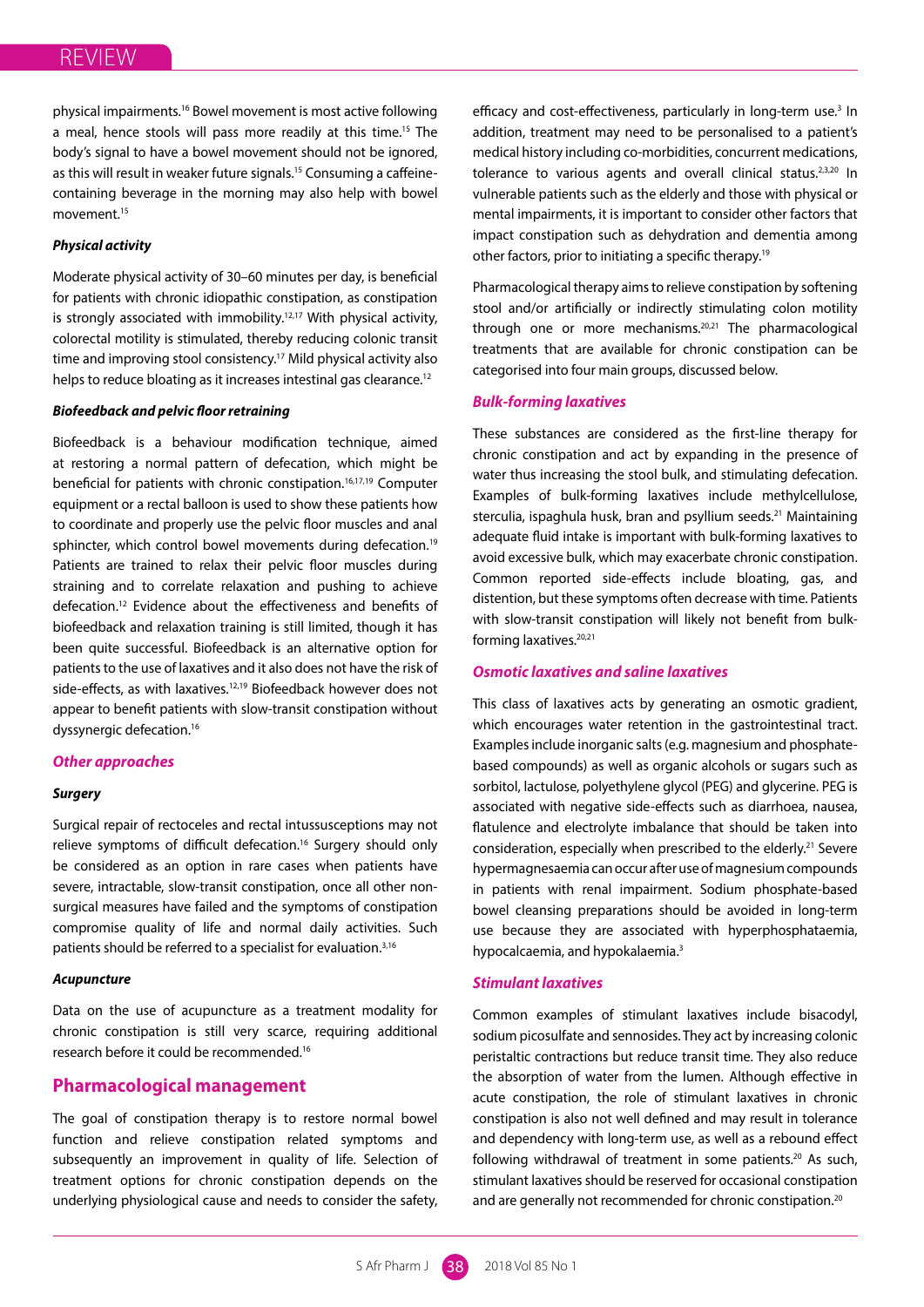|                                       |                              |                                                |                                                                   | Table II. Pharmacological treatment of chronic constipation in adults in South Africa <sup>23</sup>       |                                                                                                                                                                       |                                                                                                                                                                                                                                                                                                                                                                         |
|---------------------------------------|------------------------------|------------------------------------------------|-------------------------------------------------------------------|-----------------------------------------------------------------------------------------------------------|-----------------------------------------------------------------------------------------------------------------------------------------------------------------------|-------------------------------------------------------------------------------------------------------------------------------------------------------------------------------------------------------------------------------------------------------------------------------------------------------------------------------------------------------------------------|
| Class                                 | Agent                        | Strength<br>Formula                            | Examples                                                          | <b>Adult dose</b>                                                                                         | Side-effects                                                                                                                                                          | <b>Contraindications and special precautions</b>                                                                                                                                                                                                                                                                                                                        |
| Bulk-forming laxatives                | spaghula                     | Granules seeds:<br>2.2 g/100 g                 | Freshen® Fibre<br>Agiobulk®                                       | bedtime) swallowed unchewed with<br>2 medicine measures (1 hour before<br>plenty of fluid                 | Abdominal distension, cramps,<br>flatulence may occur initially                                                                                                       | laxative as bulk-forming agents may interfere with the absorption of<br>Other medicines should be taken at least 3 hours before or after the<br>Contraindicated: In intestinal obstruction, stenosis, ulceration or<br>adhesions of the gastrointestinal tract.                                                                                                         |
|                                       |                              | Granular powder:<br>3.5 g/sachet               | Fybogel <sup>®</sup>                                              | 1 sachet morning and evening after<br>a glass of water<br>meals, stirred in                               |                                                                                                                                                                       | certain medicines.                                                                                                                                                                                                                                                                                                                                                      |
|                                       | Sterculia                    | 6.2 g/10 g<br>Granules:                        | Normacol Plus®<br>Normacol <sup>®</sup>                           | daily after meals. Place dry on tongue<br>5-10 ml with water once or twice<br>without crushing or chewing | Abdominal distension, cramps,<br>flatulence may occur initially                                                                                                       | laxative as bulk-forming agents may interfere with the absorption of<br>Other medicines should be taken at least 3 hours before or after the<br>certain medicines.                                                                                                                                                                                                      |
|                                       | Lactulose                    | Oral, liquid:<br>$3.3$ g/5 ml                  | Lacson® Freshen®<br>Duphalac®<br>Liquilax®<br>Laxette®<br>Aculax® | Initially: 15-30 ml daily in a single<br>Maintenance: 10-15 ml daily<br>dose or 2 divided doses.          | Flatulence, abdominal distension and<br>cramping at the outset of treatment                                                                                           | Raised International Normalised Ratio (INR) with concurrent warfarin<br>Periodic serum electrolyte determinations when using for<br>Contraindicated: Galactosaemia.<br>prolonged periods.<br>administration.                                                                                                                                                            |
|                                       |                              | 10 g/sachet<br>Powder:                         | Duphalac®<br>Laxette®                                             | dissolved in a glass of water<br>Maintenance: 1 sachet daily<br>Initially: 1-2 sachets daily.             |                                                                                                                                                                       |                                                                                                                                                                                                                                                                                                                                                                         |
|                                       | Magnesium<br>sulphate        | Oral, liquid:<br>4 g/10 ml                     | $Be$ - $ax^$                                                      | 10-20 ml daily in a glass of water                                                                        | Abdominal pain, electrolyte<br>disturbances                                                                                                                           | Adequate fluid intake should be encouraged to avoid dehydration.                                                                                                                                                                                                                                                                                                        |
| <b>Paragetically acting laxatives</b> | Magnesium<br>hydroxide       | 425 mg/5 ml<br>Oral, liquid:                   | Phipps Milk of<br>Magnesia®                                       | ed by a full glass of<br>30-60 ml follow<br>water                                                         | Abdominal cramping                                                                                                                                                    | medications should be taken at least 2 hours before or after Milk of<br>May interfere with the absorption of certain medicines. Other<br>Magnesia <sup>®</sup> .                                                                                                                                                                                                        |
|                                       | Polyethylene<br>glycol (PEG) | 13.8108 g sachet<br>Oral, powder:<br>13.125 g/ | Movicol <sup>®</sup>                                              | 2-3 sachets daily in divided doses<br>diluted in 125 ml                                                   | Common side-effects: Abdominal pain,<br>effects: Rare but allergic reactions<br>loose stools, vomiting<br>nausea, diarrhoea or<br>have been reported<br>Major adverse | Not recommended: presence of abdominal pain, nausea or vomiting.<br>intestinal tract including Crohn's disease, ulcerative colitis and toxic<br>retention; peptic ulceration; severe inflammatory disorders of the<br>structural or functional disorder of the gut wall; ileus; gastric<br>Contraindicated: Intestinal perforation or obstruction due to<br>mega-colon. |
|                                       | phosphate<br>Sodium          | Rectal, enema:<br>6 g/100 ml                   | Lenolax enema®                                                    | 135 ml or one enema rectally once<br>daily                                                                | Electrolyte disturbances, abdominal<br>cramping                                                                                                                       | Contraindicated: Nausea, vomiting or abdominal pain.                                                                                                                                                                                                                                                                                                                    |
|                                       | Glycerol                     | 1.698 ml/2.4 g<br>suppositories:<br>Rectal,    | Lennon Glycerin<br>suppositories <sup>®</sup>                     | rectally in a single daily dose, when<br>One suppository to be inserted<br>necessary                      | Abdominal cramps or bowel irritation                                                                                                                                  | Allergy to glycerine.                                                                                                                                                                                                                                                                                                                                                   |
|                                       | Bisacodyl                    | Oral, tablets:<br>5 <sub>mg</sub>              | Dulcolax®<br>Bisacodyl<br>laxative®<br>Freshen                    | 5-20 mg daily as a single dose,<br>me<br>usually at bedti                                                 | Long-term use may result in a loss of<br>Abdominal cramps, electrolyte<br>normal bowel function<br>disturbances                                                       | Contraindicated: Intestinal obstruction or undiagnosed abdominal<br>May reduce serum levels of digoxin.<br>Restrict to short-term use.<br>pain.                                                                                                                                                                                                                         |
| Sevifiexal tralumit2                  |                              | suppositories:<br>Rectal,<br>10 <sub>mg</sub>  | Dulcolax®                                                         | 1-2 suppositories rectally                                                                                |                                                                                                                                                                       |                                                                                                                                                                                                                                                                                                                                                                         |
|                                       | glycosides<br>Senna          | Oral                                           | Soflax® Senokot®<br>Depuran <sup>®</sup>                          | $\geq$<br>13.5-30 mg dai                                                                                  | Abdominal cramps                                                                                                                                                      | Caution: Senna is excreted in breast milk and may have an adverse<br>effect on the nursing infant.                                                                                                                                                                                                                                                                      |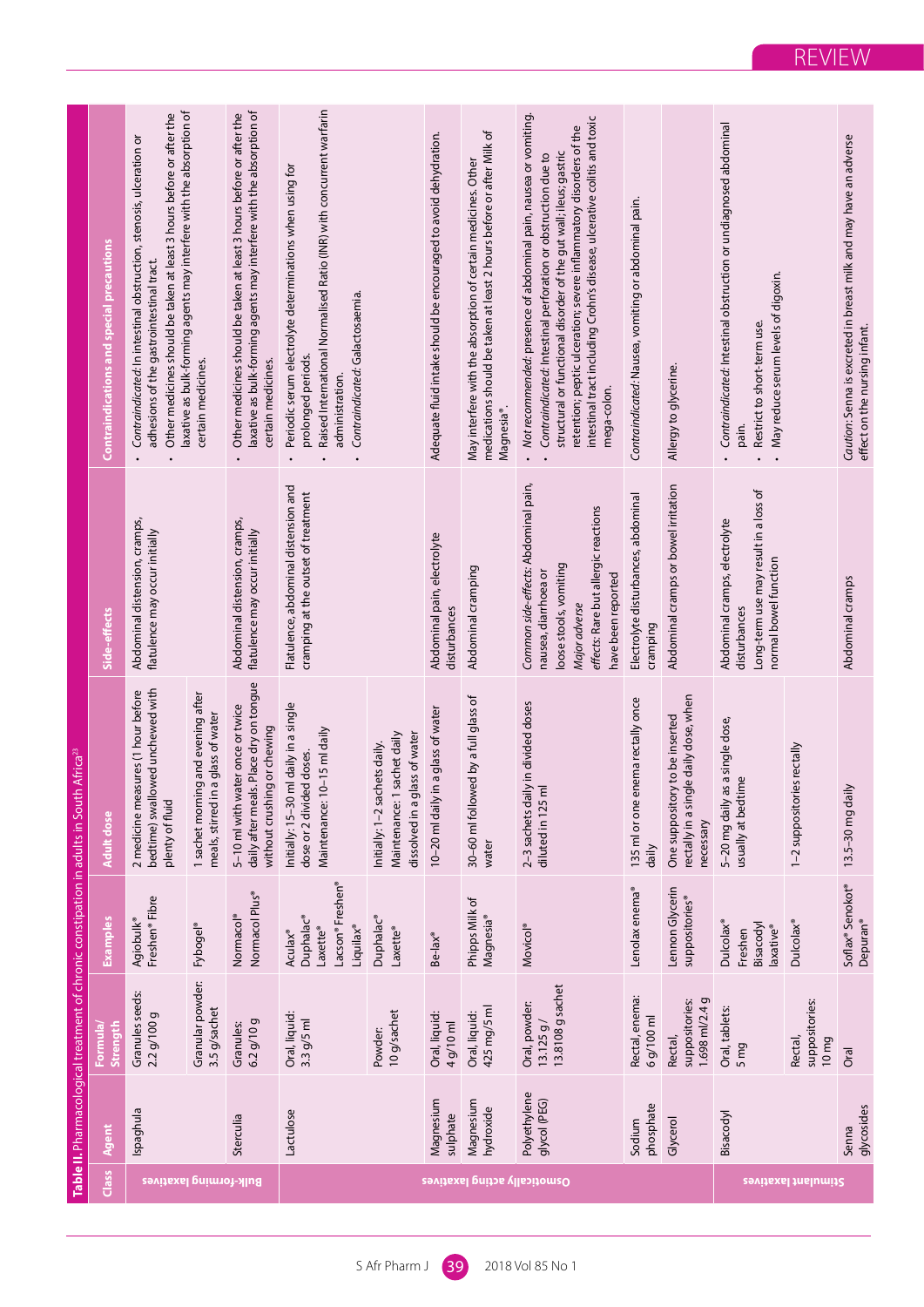# *Emollients and stool softeners*

Stool softeners such as docusate sodium are anionic surfactants, with an emulsifying and wetting action.<sup>20</sup> Their effect depends on the strength of their action on the surface of the stool with a generally modest effect. Mineral oil is known to have emollient effects on a stool. Stool softeners and emollients are well tolerated and are particularly used when bulk-forming agents are ineffective and/or their use is not suitable for a given patient.<sup>20,22</sup> Mineral oil however, is seldom used due to the risk of aspiration and lipoid pneumonia, particularly in the elderly.<sup>22</sup>

Table II presents a summary of the pharmacological treatment options for chronic constipation in adults available in South Africa, with their main associated side-effects, contraindications and special precautions.

# **New treatment options**

New agents for the management of constipation have been developed in the past few years necessitated by the limitations of existing therapies especially for the treatment of opioid induced constipation and other inflammatory bowel disorders or in the presence of severe pelvic floor dysfunction.<sup>3,6</sup> Several of these medicines are registered in South Africa and already in use, mostly in the private sector.

# *Guanylate cyclase agonists*

Plecanatide and linaclotide act by increasing intestinal transit and fluid through a build-up of cGMP and the resultant laxative action occurs by drawing water into the gastrointestinal tract thereby softening stool and encouraging its natural passage.<sup>6,24</sup> The most common reported side-effect for plecanatide and linaclotide is diarrhoea.6,24 Clinical trials have demonstrated efficacy of this class of drugs in treating chronic constipation, however, care should be used with these medications in light of their side-effect profile, cost, and efficacy compared to simple, less expensive alternatives.6,24

### *Chloride channel activators*

Lubiprostone is a bicyclic fatty acid, derived from prostaglandin E1 that acts by specifically activating chloride channel receptors in the intestinal enterocyte.<sup>25</sup> Lubiprostone increases the chloride concentration of intestinal fluid, thereby stimulating intestinal fluid secretion and increasing stool transit. Lubiprostone does not cause a rebound effect following withdrawal of treatment and does not exhibit signs of tolerance, dependency, or altered serum electrolyte concentration when compared to most treatments for chronic constipation.25 Lubiprostone is approved to treat chronic idiopathic constipation in adults as well as opioid-induced constipation, in adults with chronic non-cancer pain.25 Lubiprostone is contraindicated in chronic diarrhoea, bowel obstruction, or diarrhoea-predominant irritable bowel syndrome and common side-effects include nausea, diarrhoea and flatulence.<sup>26</sup>

#### *Bile acid transporter inhibitors*

Bile acid transporter inhibitors such as elobixibat act by inducing a phenomenon known as 'choleraic diarrhoea'.<sup>3</sup> Ordinarily, ileal bile acid transporters absorb bile acids in the terminal ileum and in the presence of bile acid transporter inhibitors, bile acids accumulate and move to the colon where they are deconjugated and dehydroxylated by colonic microbiota to produce secondary bile acids such as deoxycholic acid, which induces colonic secretion of water and electrolytes.3,25 In addition, secondary bile acids are prokinetic in the colon, stimulating high amplitude, propagated contractions. Elobixibat is promising in accelerating colonic transit with minimal side-effects in patients with chronic constipation and is currently undergoing phase 3 clinical trials.<sup>25</sup>

# *Serotonin 5-HT4 receptor agonists*

Selective agonists at the 5-hydroxytryptamine-4 (5-HT4) receptor induce fast excitatory postsynaptic potentials in intrinsic neurons, release neurotransmitters such as the excitatory acetylcholine, and induce mucosal secretion by activating submucosal neurons.27 This results in increased contractility and stimulation of the peristaltic reflex and a prokinetic activity throughout the gut.<sup>20</sup> Serotonin 5-HT4 receptor agonists include medicines such as tegaserod, velusetrag and prucalopride. They act to increase colonic motility and transit time and are useful in chronic idiopathic constipation as well as reducing the symptoms of irritable bowel syndrome.<sup>3,22</sup> Tegaserod is discontinued in some countries and now only used for emergency use due to concerns about possible adverse cardiovascular effects.22

# *Pharmabiotics*

The normal gut flora is a complex microbiome, consisting of bacteroides, lactobacillus, porphyromonas and bifidobacterium, which are important factors in digestive health. There is some evidence which suggests that patients who are suffering from chronic constipation may have a lack or imbalance of these bacteria in their large intestine.<sup>20</sup> Prebiotics, probiotics and synbiotics can be necessary to treat chronic constipation and other inflammatory conditions in certain patients. Unfortunately, there are very few recommendations available on how these products should be prescribed due to limited clinical trials on the use of pharmabiotics to treat chronic constipation.<sup>2,3,20</sup>

# **Patient education and counselling**

A supportive relationship between the pharmacist and the patient can help improve treatment outcomes and minimise adverse effects in patients with chronic constipation. The principles of pharmaceutical care should be utilised in communicating to the patient the goals of treatment (restoration of normal bowel function) when using laxatives.<sup>28</sup>

The pharmacist has a responsibility in dispelling the popular belief that 'a bowel movement each day is necessary for good digestive health.'8 Instead, pharmacists should educate their patients that not having a regular bowel movement each day is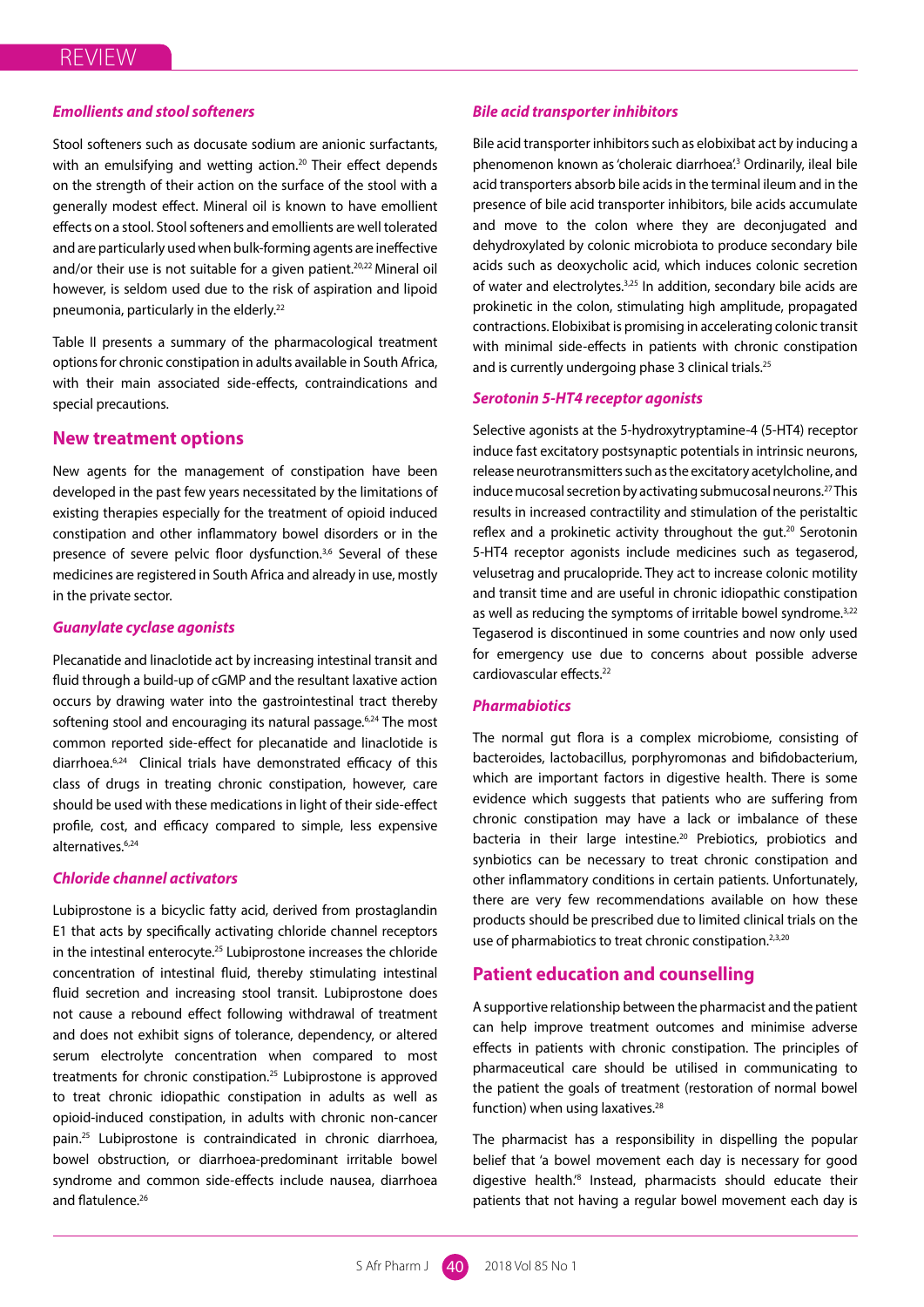# **Table III**. General patient education and counselling points in terms of chronic constipation<sup>15,16,29</sup> **When to consult a healthcare professional Important points to observe Important precautionary measures**

- Symptoms of constipation, for more than 3 weeks.
- Severe symptoms of constipation.
- Constipation associated with any other concerns such as the presence of blood on the toilet paper, weight loss, fever, weakness.
- New symptoms or sudden change in bowel habits, lasting for 2 weeks or longer.
- Constipation associated with colic-like abdominal pain, abdominal distension and vomiting.
- Constipation caused by prescribed medicines.
- Failure of over-the-counter treatment to correct the constipation.
- Regular reliance on stimulant laxatives to achieve bowel movement.
- Daily bowel movements are not the norm or necessary for health. Normal bowel habits may vary from as many as three bowel movements per day to as few as one every three days.
- Be physically active and exercise every day, as inactivity is associated with constipation.
- Follow a healthy diet, including fibre e.g. wholemeal cereals and bread, bran, fresh fruit and vegetables. Insufficient dietary fibre is associated with constipation.
- Ensure adequate fluid intake, especially water.
- Certain over-the-counter medicines may cause constipation as a side-effect e.g. analgesics containing codeine, first-generation antihistamines, antacids, iron and calcium supplements.

- Pay attention to signals of the need to pass a stool, and do not ignore the 'call to stool'.
- Enhance normal bowel function and attempt to defecate after meals, especially in the morning when colonic motor activity is highest. Normal postprandial colonic motility increases after meals, and should be used as an advantage.
- Reduce dependency on, and overuse of, laxatives. Ideally, taper the use of laxatives, while alternative measures to enhance bowel function are introduced.
- Do not use stimulant laxatives such as senna or bisacodyl for longer than a week.
- Do not use castor oil since it is a harsh stimulant laxative that can cause severe stomach pains.

not an anomaly and does not always warrant the use of laxatives. In communicating with the patient, it will be ideal to have visual illustrations of stool form such as the BSFS as well as to encourage the use of bowel diaries as these are often efficient and reliable methods to characterise bowel habits and are better predictors of colonic transit than self-reported methods.<sup>3</sup>

Most cases of chronic constipation can be remedied by increasing dietary fibre, fluid intake and physical activity.<sup>3</sup> Patients who require pharmacological treatment should be warned against excessive use of laxatives which may cause excessive water loss, electrolyte imbalances and impaired colon motility (requiring further laxatives) particularly with stimulant laxatives.<sup>20</sup>

Bulk-forming agents while generally safe, may interfere with the absorption of concurrently administered medicines and it is recommended that other medicines be taken at least three hours before or after the laxative. In addition, adequate fluid intake should be maintained in patients using bulk-forming agents in order to prevent intestinal compaction.<sup>20,23</sup>

Diabetic patients should be warned about poor glycaemic control with sorbitol use. Furthermore, patients with kidney disease, or using concurrent medicines which affect renal function (such as ACE inhibitors, diuretics and possibly NSAIDs) as well as elderly patients, are susceptible to acute phosphate nephropathy when using phosphate-based laxatives and raised magnesium levels when using magnesium-based compounds.<sup>23</sup> Patients on warfarin therapy are prone to raised INR and have a higher risk of bleeding during long term lactulose use (> 4 weeks) due to reduced intestinal vitamin K absorption.23

Lastly, the use of combination preparations generally offers no superior action over single-component agents and must be avoided.<sup>23</sup> Table III shows important patient education and counselling points in the management of chronic constipation, including pointers on when a healthcare professional should be consulted when constipation symptoms are experienced.15,16,29

# **Conclusion**

Chronic constipation is a very common problem amongst adults, presenting with normal or slow colonic transit, or defecatory dysfunction (pelvic floor dysfunction), or both. Constipation could be primary (idiopathic) or secondary to other causes such as prescribed medicines. Diagnosis using thorough history-taking and physical examination is essential, to facilitate an appropriate treatment approach. Initial management of chronic constipation includes patient education, dietary and fluid modification, behaviour change and the use of bulk-forming laxatives. The overall pharmacological management of chronic constipation requires a staged therapeutic approach starting with dietary fibre supplementation and bulk-forming laxatives, followed by osmotic laxatives, and then stimulant laxatives. Patients with pelvic floor dysfunction can benefit from behaviour modification, especially biofeedback. Referral to a specialist for surgery should only be considered in rare cases when all other treatment modalities have failed. Pharmacists can play an important role in the management of chronic constipation, considering the importance of patient education and counselling.

#### **References**

- 1. Basilisco G, Coletta M. Chronic constipation: A critical review. Digestive and Liver Disease. 2013;45(11),886-893. https://doi.org/10.1016/j.dld.2013.03.016.
- 2. Lindberg G, Hamid SS, Malfertheiner P, Thomsen OO, et al. World Gastroenterology Organisation global guideline: Constipation – a global perspective. Journal of Clinical Gastroenterology. 2011 Jul;45(6):483-7. doi: 10.1097/MCG.0b013e31820fb914. Erratum in: Journal of Clinical Gastroenterology. 2011 Oct;45(9):838. Journal of Clinical Gastroenterology. 2012 Jan;46(1):90.
- 3. Bharucha AE, Pemberton JH, Locke GR. American Gastroenterological Association Technical Review on Constipation. Gastroenterology. 2013 Jan; 144(1),218-238. http://doi. org/10.1053/j.gastro.2012.10.028
- 4. Wald A. Etiology and evaluation of chronic constipation in adults. In: UpToDate, Talley NJ (Ed), UpToDate, Waltham, MA, 2017. Available at: https://www.uptodate.com/contents/ etiology-and-evaluation-of-chronic-constipation-in-adults [Accessed 02 January 2018].
- 5. Leung L, Riutta T, Kotecha J, Rosser W. Chronic constipation: an evidence-based review. The Journal of the American Board of Family Medicine. 2011 Jul 1;24(4),436-451.
- 6. Roque MV, Bouras EP. Epidemiology and management of chronic constipation in elderly patients. Clinical interventions in aging. 2015;10,919.
- 7. Folden SL. Practice guidelines for the management of constipation in adults. Rehabilitation nursing. 2002 Sept 10;27(5),169-175.
- 8. Pinto Sanchez MI, Bercik P. Epidemiology and burden of chronic constipation. Canadian Journal of Gastroenterology and Hepatology. 2011;25(Suppl B),11B-15B.
- 9. Chu H, Zhong L, Li H, Zhang X, et al. Epidemiology characteristics of constipation for gen-